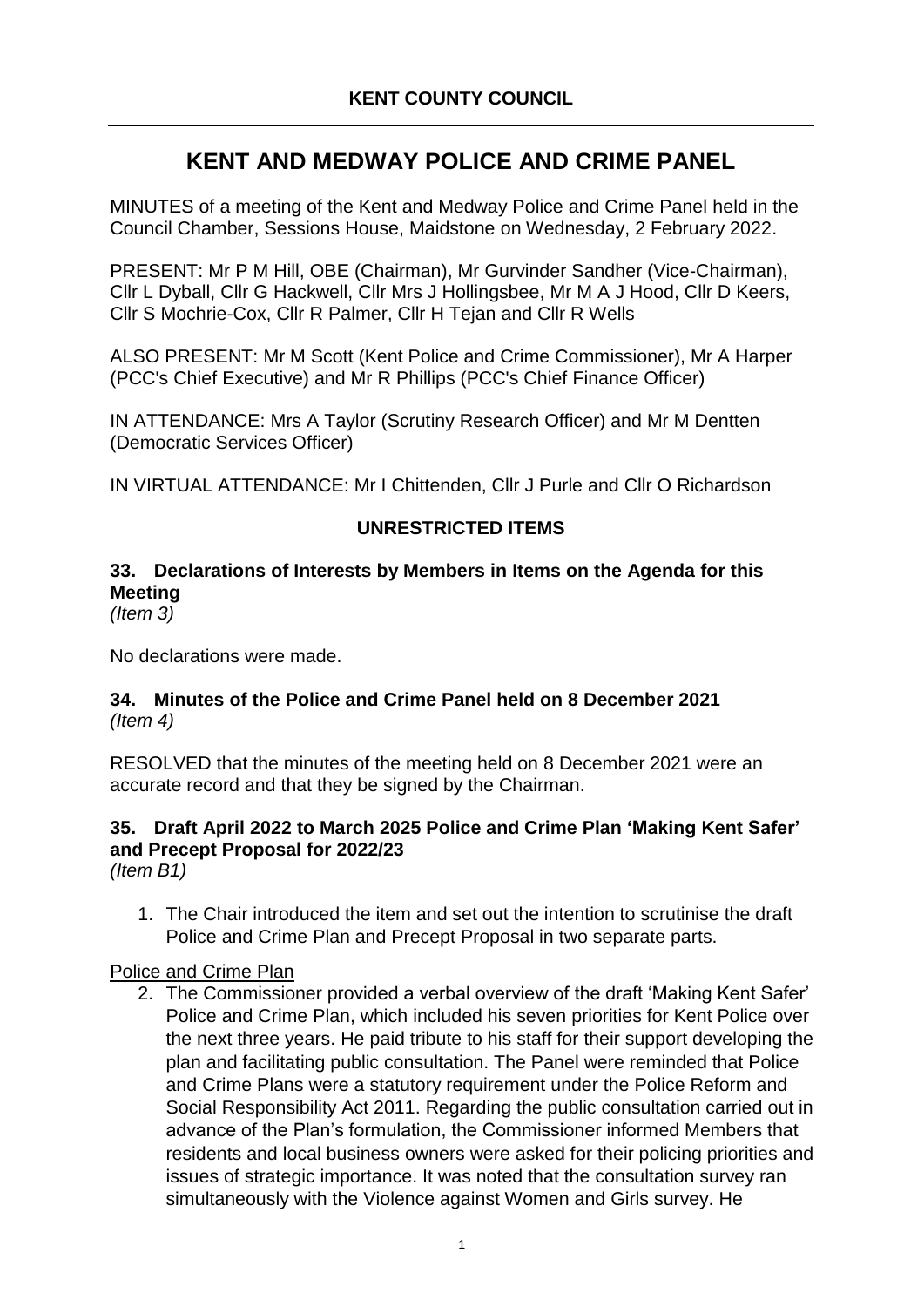confirmed that sexual offences were highlighted by the public as a key priority and stressed the need to tackle the issue. In addition to online responses, which formed the majority of responses, he affirmed that consultation at Police open days and community group meetings had taken place. Concerning delivery, he confirmed that the Chief Constable had been consulted and endorsed the Plan. The Plan's seven priorities were detailed: working with residents, communities and businesses to fight crime and antisocial behaviour; tackling violence against women and girls; protecting people from exploitation and abuse; combating organised crime and county lines; being visible and responsive to the needs of communities; preventing road danger and supporting Vision Zero; and protecting young people and providing opportunities. He emphasised that the priorities were of equal importance.

- 3. The Commissioner compared the proposed priorities with those of his previous 'Safer in Kent' Plan. The importance of supporting businesses as well as residents was stressed. He verified that tackling violence against women and girls would be its own priority for the first time, having previously formed part of other priorities. In relation to combatting organised crime and county lines, he recognised that whilst the number of county lines gangs operating in Kent had halved, there was further work required. He confirmed that road safety was another new priority and reflected his commitment to support Kent County Council's Vision Zero Road Safety Strategy. The importance of protecting young people, especially from Domestic Abuse, and providing them with opportunities was highlighted, with the work of the Police cadets and minicadets programmes mentioned as part of the continued commitment.
- 4. Members asked a range of questions in relation to the draft Police and Crime Plan. Key issues raised by the Panel and responded to by the Commissioner included the following:
	- a. In relation to crime escalation, a Member asked that anti-social behaviour be tackled in order to prevent future serious crime and threats to community safety. The Commissioner acknowledged the issue and stressed that tackling crime was important regardless of its severity. He recognised the impact of anti-social behaviour on communities and reminded Members that it was an issue requiring a multi-agency response.
	- b. The Commissioner was asked to incorporate a greater focus on crime prevention into his Plan, in order to mitigate against future crime and its impact on community safety.
	- c. A Member asked the Commissioner to increase his efforts to engage with young people, when considering the low level of responses to the consultation survey, 6.7% of all responses. The Commissioner recognised that the issue had been a persistent challenge and committed to expand the use social media for youth engagement purposes.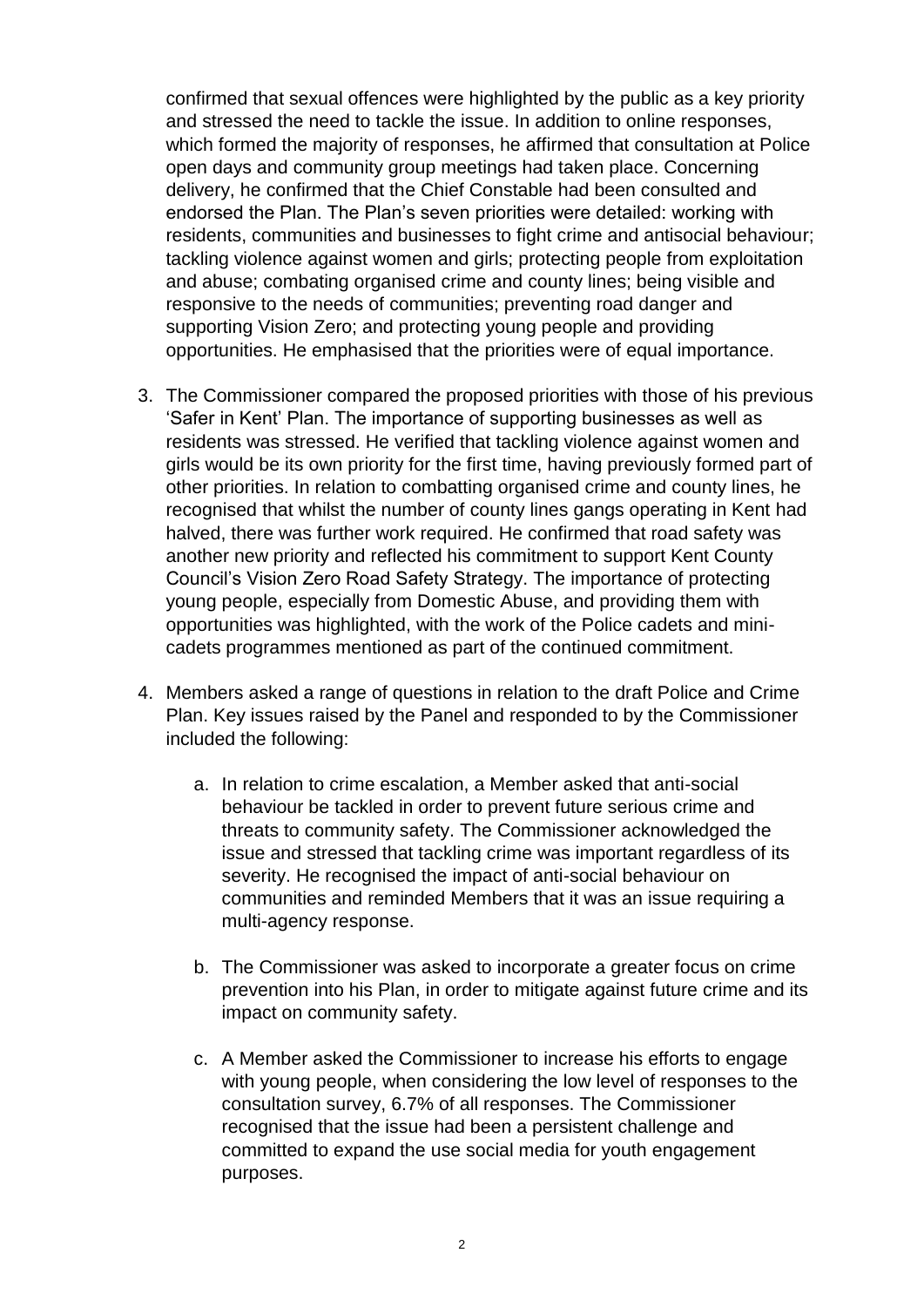- d. Members asked that a paragraph be added to the Plan committing to combat hate crime towards people with protected characteristics. Members discussed key hate crime themes and trends in Kent.
- e. A Member asked whether, as part of his commitment to road safety, the Commissioner would ensure that 20mph zones were effectively enforced. The Commissioner noted his support for 20mph zones and set out his expectation that all speed limits were equally and fairly enforced.
- f. The Commissioner's commitment to support businesses was commended be a Member, who encouraged him to collaborate with them further on community safety issues.
- g. In relation to the public consultation, a Member asked if future surveys could be distributed to young people through schools, in order to increase their input. The Commissioner agreed to work with local authorities and schools to further engage with school age children.
- h. The Chair asked what had been done to ensure that speeding in rural areas was tackled and that residents were made aware of Police countermeasures. The Commissioner reassured Members that he had continued to hold the Chief to account on the issue and that his road safety priority would further enhance accountability.
- i. Concerning recent increases in fraud, the Chair asked whether the Commissioner had ensured the appropriate resourcing of Kent Police's counter-fraud capabilities. The Commissioner confirmed that a joint counter-fraud team was funded with Essex Police and reflected what was a national issue. He commented that he had not been satisfied with Action Fraud's outcomes to date.

## Precept Proposal

5. The Commissioner introduced the precept proposal and thanked his Chief Finance Officer in particular for his excellent work in facilitating the proposal and budget. He summarised the financial challenges faced by Kent Police throughout his term in office, noted that more than £100m savings had been made in that time and reminded Members that previous precept increases had contributed towards an increase in officer numbers, prior to the police uplift programme. He maintained that Kent had one of the lowest government and council tax funded police forces in UK. It was noted that staff costs comprised 83% of the draft revenue budget. Cost pressures linked to Kent's strategic location between London and Europe and the export of crime were highlighted. He recognised the continued financial challenge of Covid-19 and that not all costs related to the pandemic had been covered by government grants. Additional cost pressures related to staff pay awards; National Insurance contribution increases; and rising energy cost were detailed. The Commissioner set out his plan to make £6.8m savings in 2022/23 and made a commitment to consider staff savings as a last resort in the medium term. The importance of utilising Kent Police's purchasing power and assets effectively in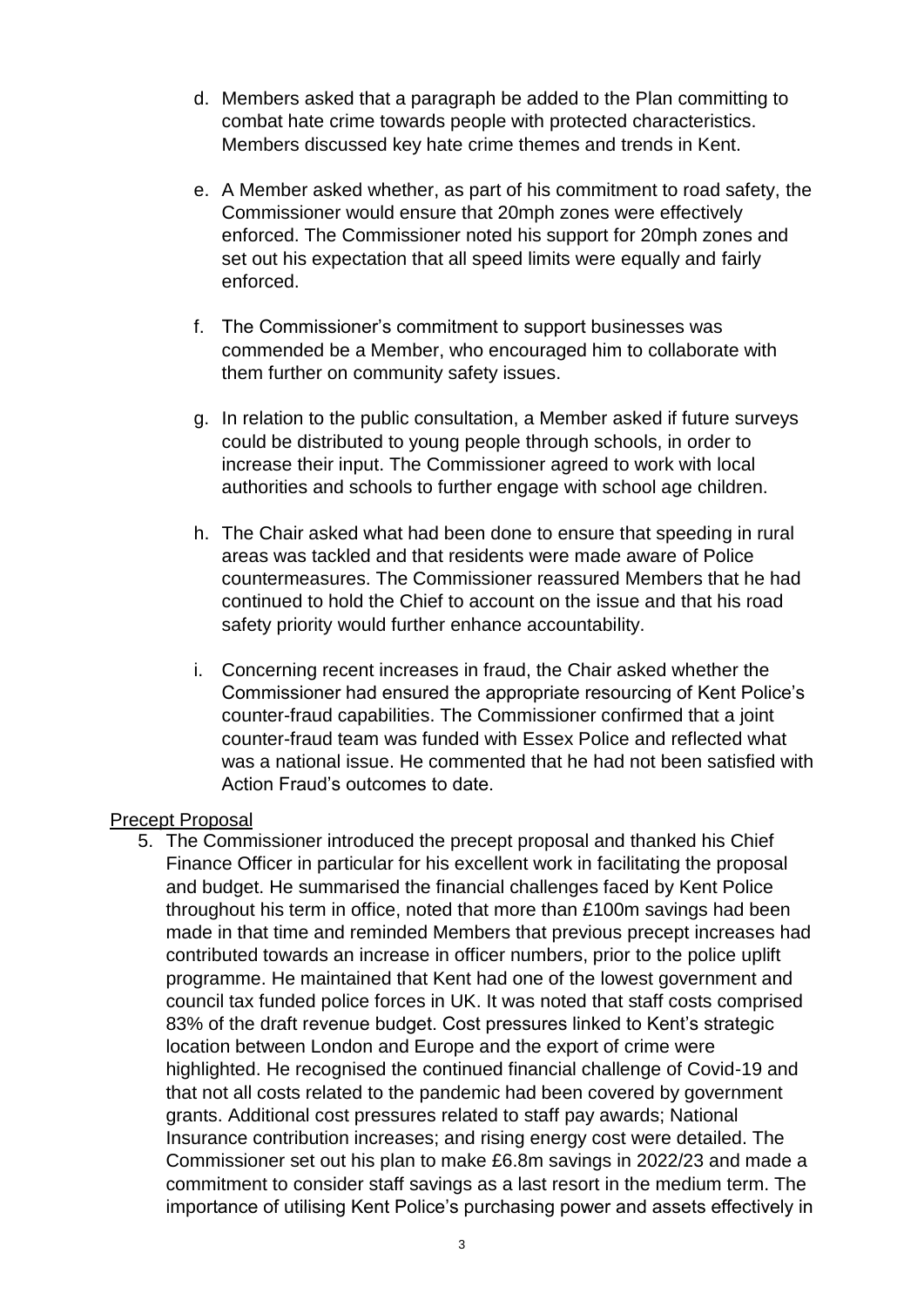order to maintain a lean budget was acknowledged. Concerning the Office of the Police and Crime Commissioner, he reassured Members that it had operated with the same annual budget since 2016, representing an inflationary decrease in funding. In relation to the capital budget, he drew attention to planned estate investment, which included improvements to multiple police stations across the county. Regarding future commissioning, he confirmed that a digital asset management system would be procured to allow members of the public to upload digital evidence.

- 6. The Commissioner confirmed his proposed precept increase, an increase for the year of £10 (4.58%) for Council Tax band D. It was noted that a limit of £10 for precept increases had been set by the Home Office. Under the proposal a Band D property would pay £228.15 a year towards policing.
- 7. Members asked a range of questions in relation to the Precept Proposal. Key issues raised by the Panel and responded to by the Commissioner included the following:
	- a. Members raised their concerns at the lack of long-term financial sustainability and noted the difficulty of making further savings when only 17% of the revenue budget related to non-staffing costs.
	- b. A Member asked whether the growth in officer numbers as a result of the police uplift programme was expected to have a negative financial impact on Kent Police. The Commissioner confirmed that during the programme the Home Office provided funding for newly recruited officers quarterly, which included a one-off grant exceeding the salary and training costs associated. To mitigate the medium-term financial impact, he stressed the importance of efficiently utilising commercial services and cross-force commissioning.
	- c. Members highlighted the recent cost of living pressures faced by Kent residents, as a result of rising energy and goods prices. They asked the Commissioner whether he'd considered this before formulating his precept proposal. The Commissioner acknowledged the pressures and impact that council tax increases would have on residents, he stressed that he would not have considered a precept increase unless it was vital to the operation of the force, Members were reminded of the significant funding challenges faced.
	- d. In response to a question from a Member on the ways staffing costs could be reduced without impacting existing employees, the Commissioner recognised halting recruitment or leaving positions vacant as two possible options.
	- e. A Member stressed the need to make Government and local MPs aware of the savings made by Kent Police over recent years, the high performance of the force and impact of future reductions in funding. The Commissioner committed to ensure that Kent Police was fairly funded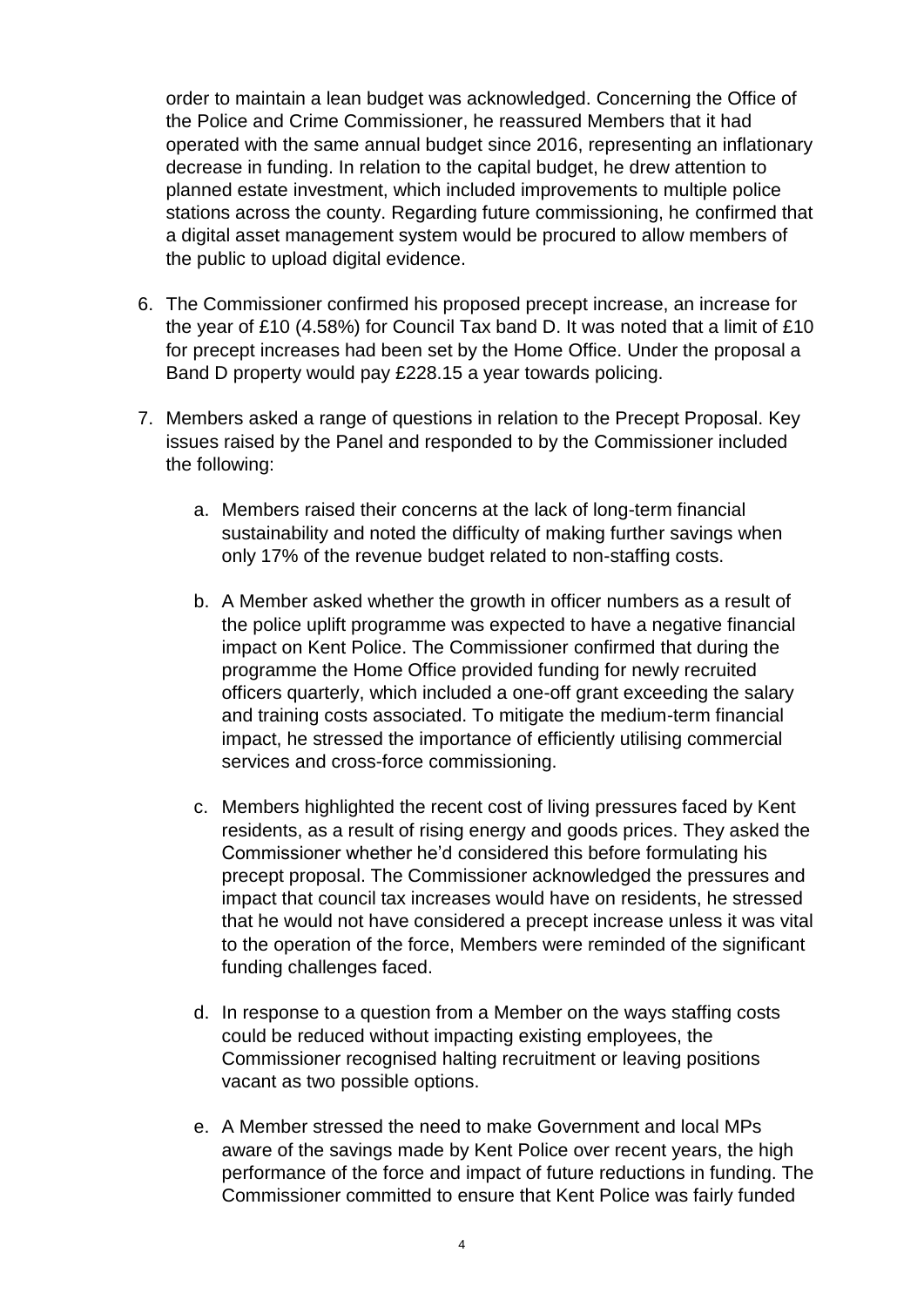and highlighted the review of the police funding formula as a key opportunity to influence future funding arrangements.

8. Members voted on the precept. The proposed precept increase was approved by majority vote.

RESOLVED that the Proposed Plan and Precept be approved.

#### **36. Questions to the Commissioner**

*(Item D1)*

Question 1 *Can the Commissioner provide the numbers of warranted police officers serving in Kent per 100 thousand of Kent's population on the following dates: 31 December 2009 31 December 2021* (Cllr Richard Palmer, Swale Borough Council)

1. The Commissioner advised that the data he had available from the Office of National Statistics related to March and for some years was based on population estimates. He confirmed police officer strength as of March 2010 was 3787, equating to 221 officers per 100,000 population; March 2016 officer strength fell to 3182, or 175 per 100,000 population; and March 2022 officer strength was 3970, or 213 per 100,000 population. He added that the projection for March 2023, following the completion of the police uplift programme, was 4145 officers or approximately 222 per 100,000 based on the current population estimate.

#### Question 2

*The Commissioner will be aware that Kent is a large and diverse County with many localised needs so does he share and agree with me and will he take steps to ensure Kent Police are resourced and structured to support such true, local and equal partnership working based on that meets these local needs as long as it meets statutory requirements and that strategic direction is set as local as possible by those that are able to set strategic direction rather than a one size fits all and wholly County wide approach.*

(Cllr Shane Mochrie-Cox, Gravesham Borough Council)

2. The Commissioner reminded the Panel of his responsibilities for countywide policing priorities and the Chief Constable's role in allocating policing resources appropriately in response to the priorities. He explained the local policing structure on a division and district level. A pledge was made to hold the Chief Constable to account on local performance and outcomes.

RESOLVED that the answers provided by the Commissioner be noted.

## **37. Panel Annual Report - 2021/22**

*(Item E1)*

RESOLVED that the report be approved.